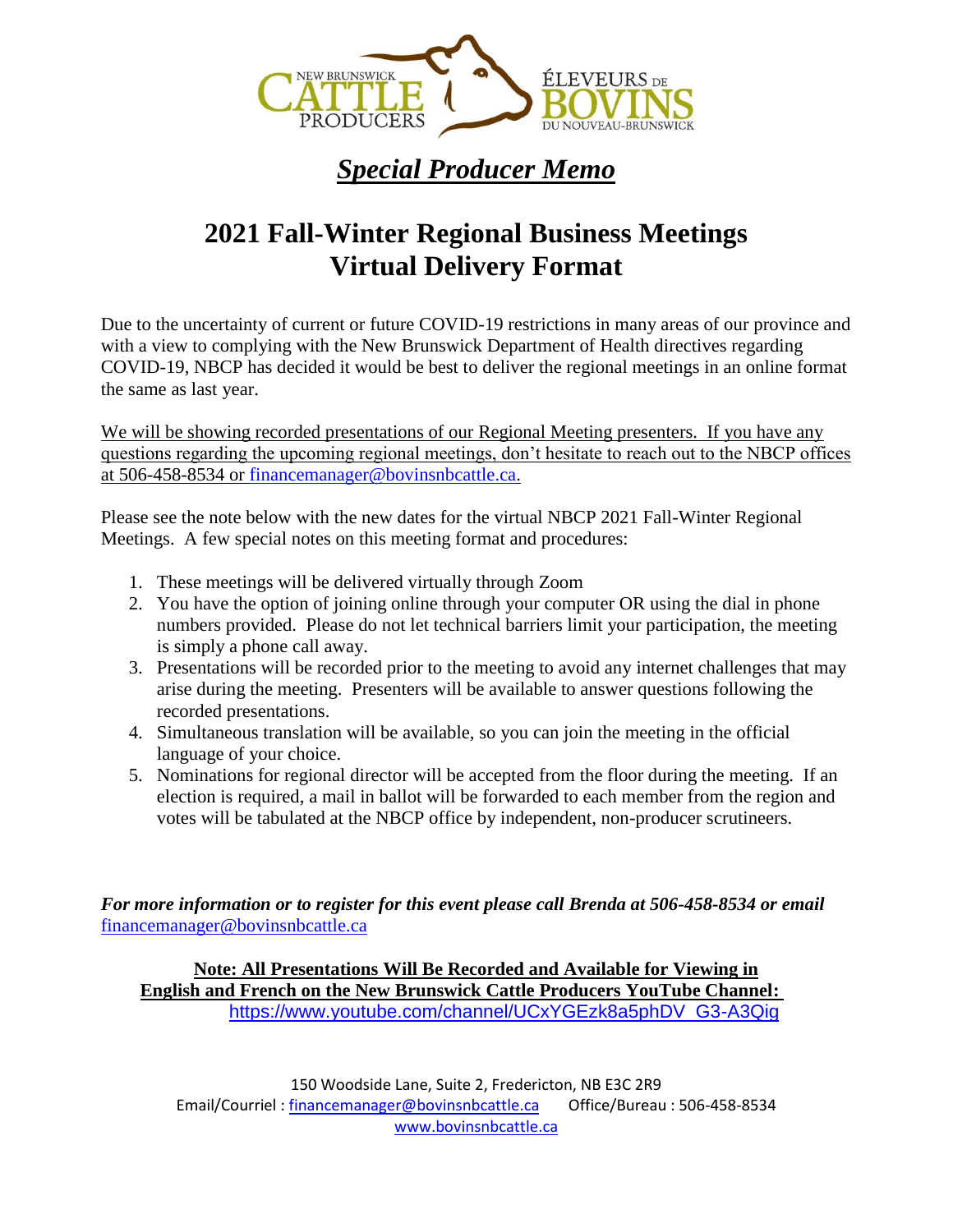

## **Regional Meeting Schedule**

Please review the following list of meeting events closely to ensure that you attend the appropriate event for your region if you wish to participate in the nomination process for Regional Director. Producers are welcome and encouraged to attend as many or all of the regional meetings as they wish. For more information or to register for any of these events please call Brenda at 506-458-8534 or email [financemanager@bovinsnbcattle.ca](mailto:financemanager@bovinsnbcattle.ca)

- **1. Regions 5, 6: Kent, Westmorland & Albert Counties Date:** Tuesday, January 11, 2022 **Time:** 8:00pm – 10:00pm **Note:** Simultaneous Translation Will Be Provided **ZoomLink:**  <https://us06web.zoom.us/j/88186263532?pwd=ZGJWVk9iRm4yOFY3a3lHaWFZNFAyZz09> **Meeting ID**: 881 8626 3532 **Passcode**: 824849
- **2. Region 8**: **Kings & Saint John Counties Date:** Wednesday, January 12, 2022 **Time:** 8:00pm – 10:00pm **Zoom Link:** <https://us06web.zoom.us/j/83248262227?pwd=RnhmVkNVYmQrd0tKejRTSWpvNEoyQT09> **Meeting ID:** 939 0299 6439 **Passcode:** 010642
- **3. Regions 1, 2, 7: Victoria, Carleton, York, Sunbury, Queens & Charlotte Counties Date:** Thursday, January 13, 2022 **Time:** 8:00pm – 10:00pm **Zoom Link:** <https://us06web.zoom.us/j/85851654657?pwd=dEtZSnJWcE1XaFh5bEdaZFFJVTRDUT09> **Meeting ID:** 858 5165 4657 **Passcode:** 595622
- **4. Region 3, 4 – Madawaska, Restigouche, Gloucester & Northumberland Counties Date:** Saturday, January 15, 2022 **Time:** 10:00am to 12:00pm **Note:** Simultaneous Translation Will Be Provided **Zoom Link:** <https://us06web.zoom.us/j/87165653206?pwd=ZXVtL0NtTEJCaDAwbmpzTWpsUllzQT09> **Meeting ID:** 871 6565 3206 **Passcode:** 673020

**Connect by telephone** Dial by your location +1 438 809 7799 (Quebec, Maritimes)

> 150 Woodside Lane, Suite 2, Fredericton, NB E3C 2R9 Email/Courriel [: financemanager@bovinsnbcattle.ca](mailto:financemanager@bovinsnbcattle.ca) Office/Bureau : 506-458-8534 [www.bovinsnbcattle.ca](http://www.bovinsnbcattle.ca/)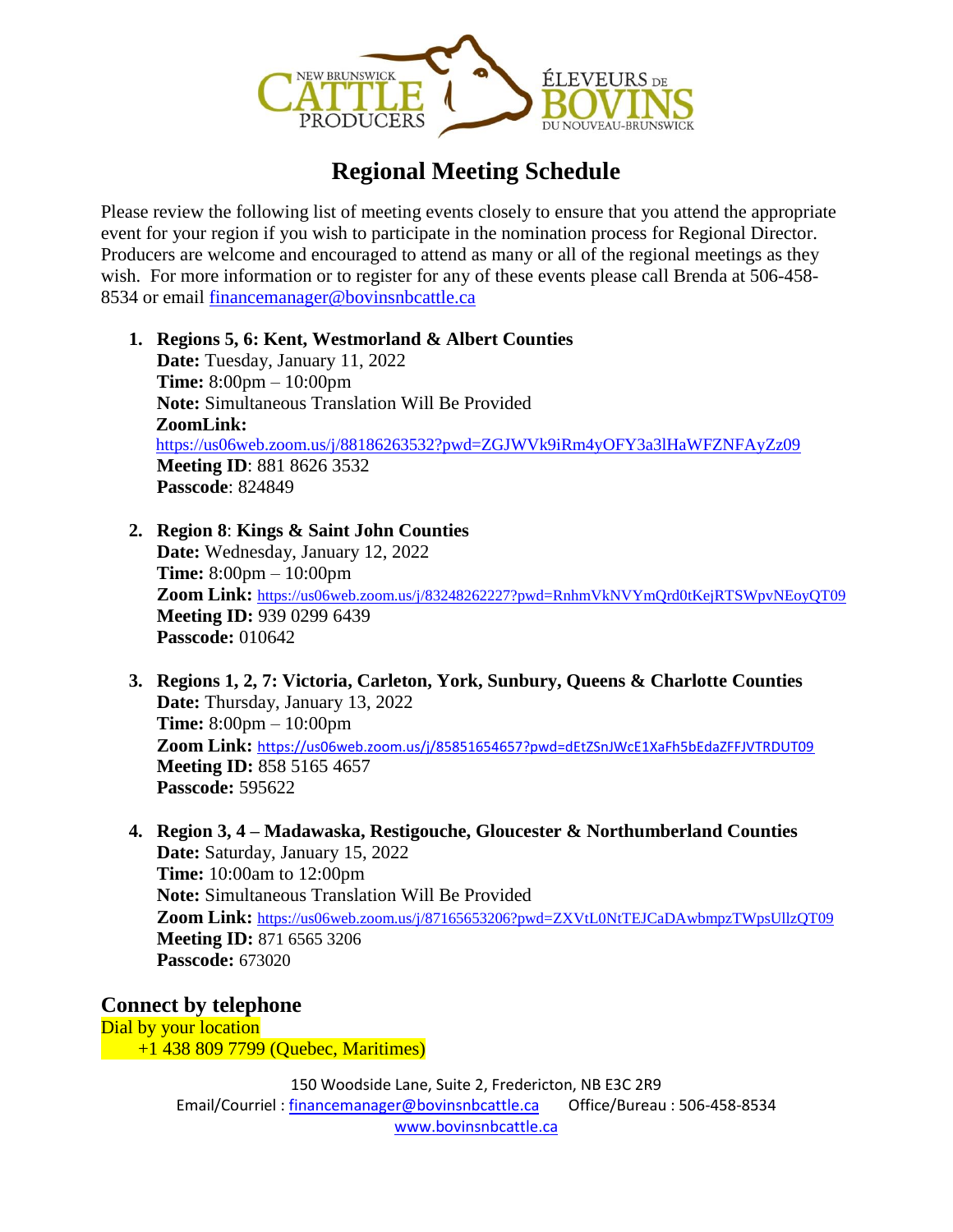

# **Regional Meeting Agenda**

- 1. Welcome and Approval of agenda
- 2. Review minutes of previous meeting
- 3. Business arising from minutes
- 4. Chairman's Update
- 5. Review of Financial Statements
- 6. Review Annual Budget
- 7. Nomination of directors, if required
- 8. Question & Answer, Discussion Period
- 9. Adjourn

If planning to join one of the above meetings via the Zoom app OR by internet browser, attendees should ensure that they have working speakers and that there is a working microphone or headset (headphones with a built-in microphone is one example). A webcam is NOT required however if planning to use one, please ensure that your browser will allow access to your microphone/camera. If unsure, simply ask the Tech once you're in the workshop

If you encounter any issues with allowing those permissions, please use the following resources: Mac/iOS Users: [Camera/Audio Permissions](https://support.zoom.us/hc/en-us/articles/360016688031-Using-the-Zoom-Client-and-Zoom-Rooms-with-macOS) Windows Users: [Windows Camera/Mic Permissions](https://answers.syr.edu/pages/viewpage.action?pageId=113967455)

### **In order to make this a valuable and positive experience for all, we have a few instructions included below.**

The platform you will be using is ZOOM. The platform supports users on PC, Mac, Linux, iOS, and Android.

Log in access will start 15 minutes prior to each session in order to allow ample time to enter. If you attempt to log in prior to that, you will not be able to enter. During the session, you will be able to log in and out as needed.

Any inquiries or technical issues can be directed to: financemanager@bovinsnbcattle.ca as we will be actively monitoring this email during the session and are happy to help.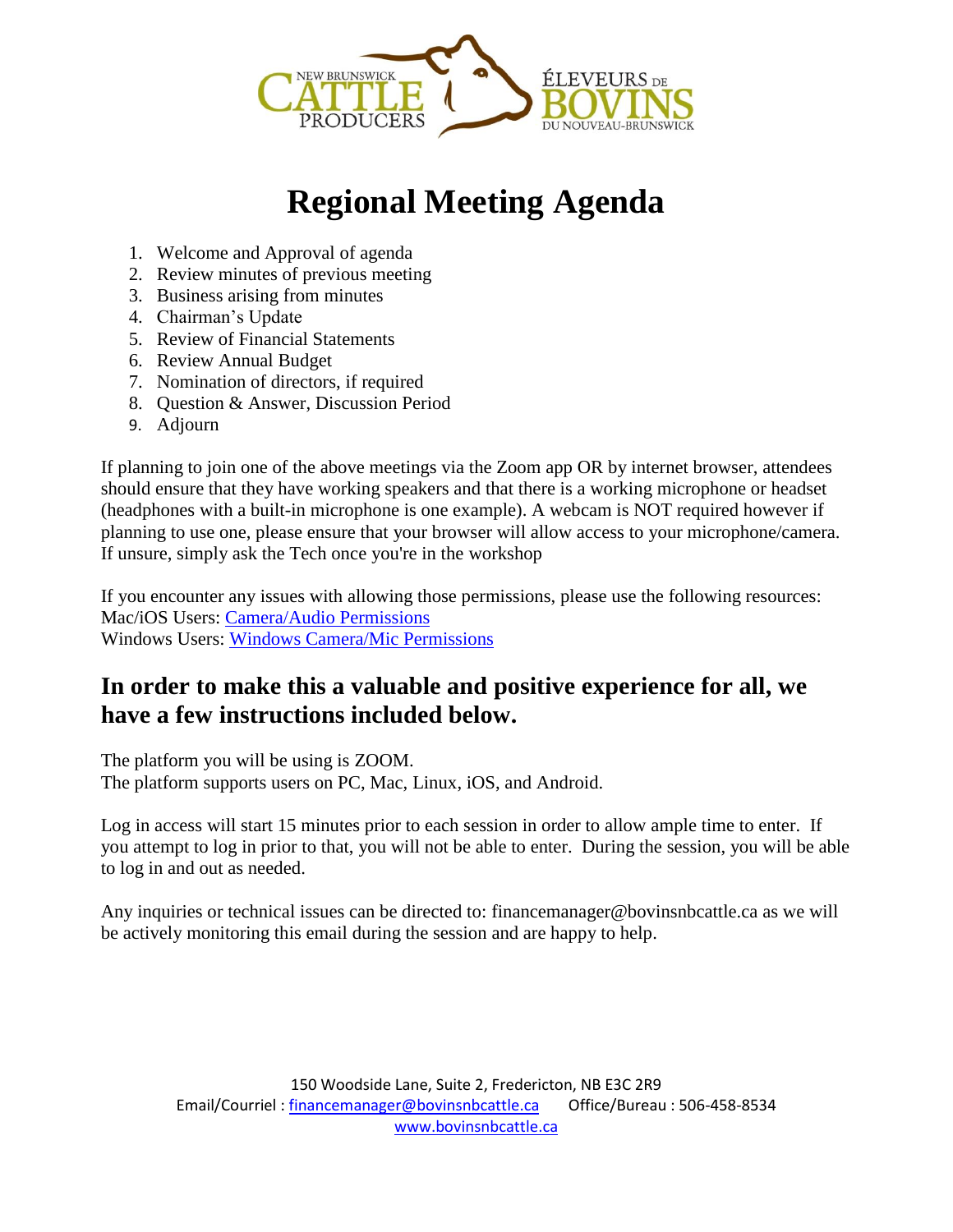

#### **FOR COMPUTER USERS**

You are NOT required to download any particular software, you can log in through the link in the confirmation email. Once you click the link, it will redirect to your browser. If you do not wish to install the app, simply click the blue "Launch in Browser" halfway down the screen. If you have the Zoom application downloaded to your computer, feel free to use the software.

#### **FOR APP USERS**

To download for Android: [Google Play Store -](https://play.google.com/store/apps/details?id=us.zoom.videomeetings) Zoom App To download for iOS: [Apple Store -](https://apps.apple.com/ca/app/zoom-cloud-meetings/id546505307) Zoom App For all other mobile platforms: Search Zoom Cloud Meetings and follow the download instructions.

Click the link, it will then redirect to your browser. A pop-up should appear prompting you to launch the App. Alternatively, open the app. Then click Join A Meeting. Enter the Meeting ID and your name. Then enter the Password.

#### **FOR PHONE USERS**

Select the appropriate phone number for your location from the list below. You'll be asked to enter the Meeting ID, found in the confirmation email. When asked to input a participant ID, please press #. We recommend using this as a backup option for the Training sessions if you are experiencing audio or microphone issues, as phone callers are unable to view the speakers or participate in the chat function if not also using either of the above options.

#### **Connect by telephone**

Dial by your location +1 438 809 7799 (Quebec, Maritimes)

# **General Information**

All attendees will have their audio and video turned off upon entry to the call and we ask that you remain with them off unless prompted by the moderator or trainer. This is to allow the focus to remain on the workshop/meeting and to avoid any technical issues.

> $\circ$  Please note: During the training, all attendees will be prompted to turn on their audio, as well as video for any who are interested.

Please feel free to participate in the chat function throughout the session. You can open this by clicking the CHAT button at the bottom of your screen. Any messages sent will be seen by all participants.

|          | 21 - I 두 I   | $\bullet$ $\bullet$ $\bullet$                  |  | $\cdots$ |  |
|----------|--------------|------------------------------------------------|--|----------|--|
| Security | Participants | <b>Chat</b> Share Screen Record Breakout Rooms |  | More     |  |

150 Woodside Lane, Suite 2, Fredericton, NB E3C 2R9 Email/Courriel [: financemanager@bovinsnbcattle.ca](mailto:financemanager@bovinsnbcattle.ca) Office/Bureau : 506-458-8534 [www.bovinsnbcattle.ca](http://www.bovinsnbcattle.ca/)